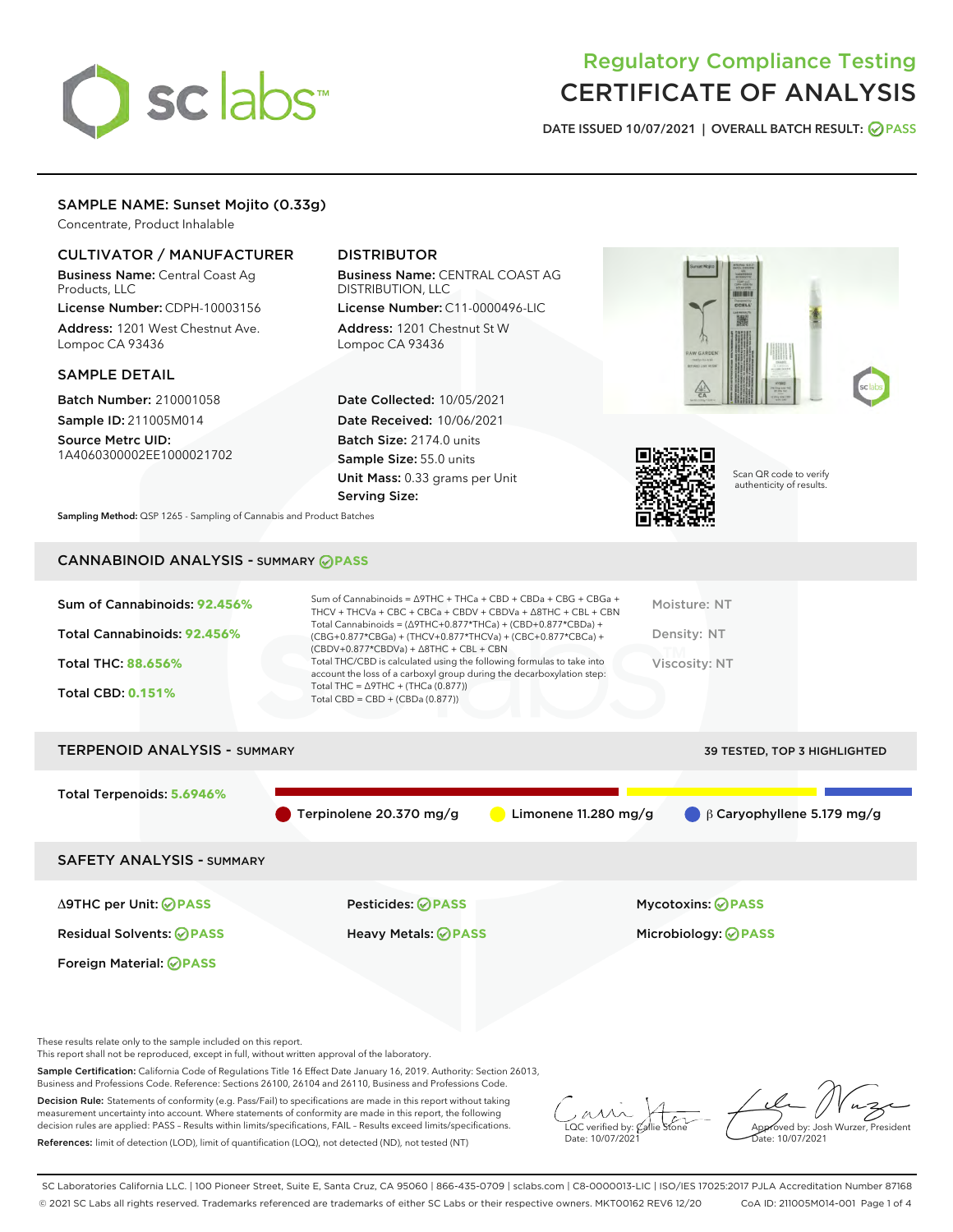



SUNSET MOJITO (0.33G) | DATE ISSUED 10/07/2021 | OVERALL BATCH RESULT: **O PASS** 

#### CANNABINOID TEST RESULTS - 10/06/2021 2 PASS

Tested by high-performance liquid chromatography with diode-array detection (HPLC-DAD). **Method:** QSP 1157 - Analysis of Cannabinoids by HPLC-DAD

#### TOTAL CANNABINOIDS: **92.456%**

Total Cannabinoids (Total THC) + (Total CBD) + (Total CBG) + (Total THCV) + (Total CBC) + (Total CBDV) + ∆8THC + CBL + CBN

TOTAL THC: **88.656%** Total THC (∆9THC+0.877\*THCa)

TOTAL CBD: **0.151%**

Total CBD (CBD+0.877\*CBDa)

TOTAL CBG: 2.479% Total CBG (CBG+0.877\*CBGa)

TOTAL THCV: 0.35% Total THCV (THCV+0.877\*THCVa)

TOTAL CBC: ND Total CBC (CBC+0.877\*CBCa)

TOTAL CBDV: ND Total CBDV (CBDV+0.877\*CBDVa)

| <b>COMPOUND</b>            | LOD/LOQ<br>(mg/g) | <b>MEASUREMENT</b><br><b>UNCERTAINTY</b><br>mg/g | <b>RESULT</b><br>(mg/g) | <b>RESULT</b><br>(%) |
|----------------------------|-------------------|--------------------------------------------------|-------------------------|----------------------|
| Δ9THC                      | 0.06 / 0.26       | ±30.498                                          | 886.56                  | 88.656               |
| <b>CBG</b>                 | 0.06/0.19         | ±0.977                                           | 24.79                   | 2.479                |
| <b>CBN</b>                 | 0.1/0.3           | ±0.31                                            | 4.8                     | 0.48                 |
| <b>THCV</b>                | 0.1/0.2           | ±0.17                                            | 3.5                     | 0.35                 |
| $\triangle$ 8THC           | 0.1/0.4           | ±0.27                                            | 3.4                     | 0.34                 |
| <b>CBD</b>                 | 0.07/0.29         | ±0.070                                           | 1.51                    | 0.151                |
| <b>THCa</b>                | 0.05 / 0.14       | N/A                                              | <b>ND</b>               | <b>ND</b>            |
| <b>THCVa</b>               | 0.07/0.20         | N/A                                              | <b>ND</b>               | <b>ND</b>            |
| <b>CBDa</b>                | 0.02/0.19         | N/A                                              | <b>ND</b>               | <b>ND</b>            |
| <b>CBDV</b>                | 0.04 / 0.15       | N/A                                              | <b>ND</b>               | <b>ND</b>            |
| <b>CBDVa</b>               | 0.03/0.53         | N/A                                              | <b>ND</b>               | <b>ND</b>            |
| <b>CBGa</b>                | 0.1 / 0.2         | N/A                                              | <b>ND</b>               | <b>ND</b>            |
| <b>CBL</b>                 | 0.06 / 0.24       | N/A                                              | <b>ND</b>               | <b>ND</b>            |
| <b>CBC</b>                 | 0.2 / 0.5         | N/A                                              | <b>ND</b>               | <b>ND</b>            |
| <b>CBCa</b>                | 0.07 / 0.28       | N/A                                              | <b>ND</b>               | <b>ND</b>            |
| <b>SUM OF CANNABINOIDS</b> |                   |                                                  | 924.56 mg/g             | 92.456%              |

#### **UNIT MASS: 0.33 grams per Unit**

| ∆9THC per Unit                        | 1120 per-package limit     | 292.56 mg/unit<br><b>PASS</b> |
|---------------------------------------|----------------------------|-------------------------------|
| <b>Total THC per Unit</b>             |                            | 292.56 mg/unit                |
| <b>CBD per Unit</b>                   |                            | $0.50$ mg/unit                |
| <b>Total CBD per Unit</b>             |                            | $0.50$ mg/unit                |
| Sum of Cannabinoids<br>per Unit       |                            | 305.10 mg/unit                |
| <b>Total Cannabinoids</b><br>per Unit |                            | 305.14 mg/unit                |
| <b>MOISTURE TEST RESULT</b>           | <b>DENSITY TEST RESULT</b> | <b>VISCOSITY TEST RESULT</b>  |

Not Tested

Not Tested

Not Tested

#### TERPENOID TEST RESULTS - 10/07/2021

Terpene analysis utilizing gas chromatography-flame ionization detection (GC-FID). **Method:** QSP 1192 - Analysis of Terpenoids by GC-FID

| <b>COMPOUND</b>         | LOD/LOQ<br>(mg/g) | <b>MEASUREMENT</b><br><b>UNCERTAINTY</b><br>mg/g | <b>RESULT</b><br>(mg/g)                         | <b>RESULT</b><br>(%) |
|-------------------------|-------------------|--------------------------------------------------|-------------------------------------------------|----------------------|
| Terpinolene             | 0.008 / 0.026     | ±0.4176                                          | 20.370                                          | 2.0370               |
| Limonene                | 0.005 / 0.016     | ±0.1613                                          | 11.280                                          | 1.1280               |
| $\beta$ Caryophyllene   | 0.004 / 0.012     | ±0.1844                                          | 5.179                                           | 0.5179               |
| $\alpha$ Pinene         | 0.005 / 0.017     | ±0.0387                                          | 4.499                                           | 0.4499               |
| $\beta$ Pinene          | 0.004 / 0.014     | ±0.0433                                          | 3.768                                           | 0.3768               |
| Ocimene                 | 0.011 / 0.038     | ±0.0902                                          | 2.811                                           | 0.2811               |
| <b>Myrcene</b>          | 0.008 / 0.025     | ±0.0320                                          | 2.481                                           | 0.2481               |
| $\alpha$ Humulene       | 0.009/0.029       | ±0.0429                                          | 1.338                                           | 0.1338               |
| Linalool                | 0.009 / 0.032     | ±0.0365                                          | 0.960                                           | 0.0960               |
| $\alpha$ Phellandrene   | 0.006 / 0.020     | ±0.0089                                          | 0.658                                           | 0.0658               |
| Fenchol                 | 0.010 / 0.034     | ±0.0218                                          | 0.563                                           | 0.0563               |
| 3 Carene                | 0.005 / 0.018     | ±0.0079                                          | 0.555                                           | 0.0555               |
| $\alpha$ Terpinene      | 0.005 / 0.017     | ±0.0081                                          | 0.542                                           | 0.0542               |
| Terpineol               | 0.016 / 0.055     | ±0.0279                                          | 0.455                                           | 0.0455               |
| $\gamma$ Terpinene      | 0.006 / 0.018     | ±0.0062                                          | 0.361                                           | 0.0361               |
| Camphene                | 0.005 / 0.015     | ±0.0030                                          | 0.264                                           | 0.0264               |
| trans-ß-Farnesene       | 0.008 / 0.025     | ±0.0075                                          | 0.212                                           | 0.0212               |
| $\alpha$ Bisabolol      | 0.008 / 0.026     | ±0.0089                                          | 0.166                                           | 0.0166               |
| <b>Borneol</b>          | 0.005 / 0.016     | ±0.0044                                          | 0.105                                           | 0.0105               |
| Eucalyptol              | 0.006 / 0.018     | ±0.0017                                          | 0.068                                           | 0.0068               |
| Sabinene                | 0.004 / 0.014     | ±0.0007                                          | 0.059                                           | 0.0059               |
| Nerolidol               | 0.009 / 0.028     | ±0.0034                                          | 0.054                                           | 0.0054               |
| Geraniol                | 0.002 / 0.007     | ±0.0022                                          | 0.049                                           | 0.0049               |
| Sabinene Hydrate        | 0.006 / 0.022     | ±0.0017                                          | 0.043                                           | 0.0043               |
| p-Cymene                | 0.005 / 0.016     | ±0.0011                                          | 0.041                                           | 0.0041               |
| Valencene               | 0.009 / 0.030     | ±0.0027                                          | 0.039                                           | 0.0039               |
| Nerol                   | 0.003 / 0.011     | ±0.0006                                          | 0.013                                           | 0.0013               |
| Citronellol             | 0.003 / 0.010     | ±0.0006                                          | 0.013                                           | 0.0013               |
| <b>Geranyl Acetate</b>  | 0.004 / 0.014     | N/A                                              | <loq< th=""><th><loq< th=""></loq<></th></loq<> | <loq< th=""></loq<>  |
| Caryophyllene           | 0.010 / 0.033     | N/A                                              | <loq< th=""><th><loq< th=""></loq<></th></loq<> | <loq< th=""></loq<>  |
| Fenchone                | 0.009 / 0.028     | N/A                                              | ND                                              | <b>ND</b>            |
| (-)-Isopulegol          | 0.005 / 0.016     | N/A                                              | ND                                              | ND                   |
| Camphor                 | 0.006 / 0.019     | N/A                                              | ND                                              | <b>ND</b>            |
| Isoborneol              | 0.004 / 0.012     | N/A                                              | ND                                              | <b>ND</b>            |
| Menthol                 | 0.008 / 0.025     | N/A                                              | ND                                              | ND                   |
| R-(+)-Pulegone          | 0.003 / 0.011     | N/A                                              | ND                                              | ND                   |
| $\alpha$ Cedrene        | 0.005 / 0.016     | N/A                                              | ND                                              | <b>ND</b>            |
| Guaiol                  | 0.009 / 0.030     | N/A                                              | ND                                              | ND                   |
| Cedrol                  | 0.008 / 0.027     | N/A                                              | ND                                              | ND                   |
| <b>TOTAL TERPENOIDS</b> |                   |                                                  | 56.946 mg/g                                     | 5.6946%              |

SC Laboratories California LLC. | 100 Pioneer Street, Suite E, Santa Cruz, CA 95060 | 866-435-0709 | sclabs.com | C8-0000013-LIC | ISO/IES 17025:2017 PJLA Accreditation Number 87168 © 2021 SC Labs all rights reserved. Trademarks referenced are trademarks of either SC Labs or their respective owners. MKT00162 REV6 12/20 CoA ID: 211005M014-001 Page 2 of 4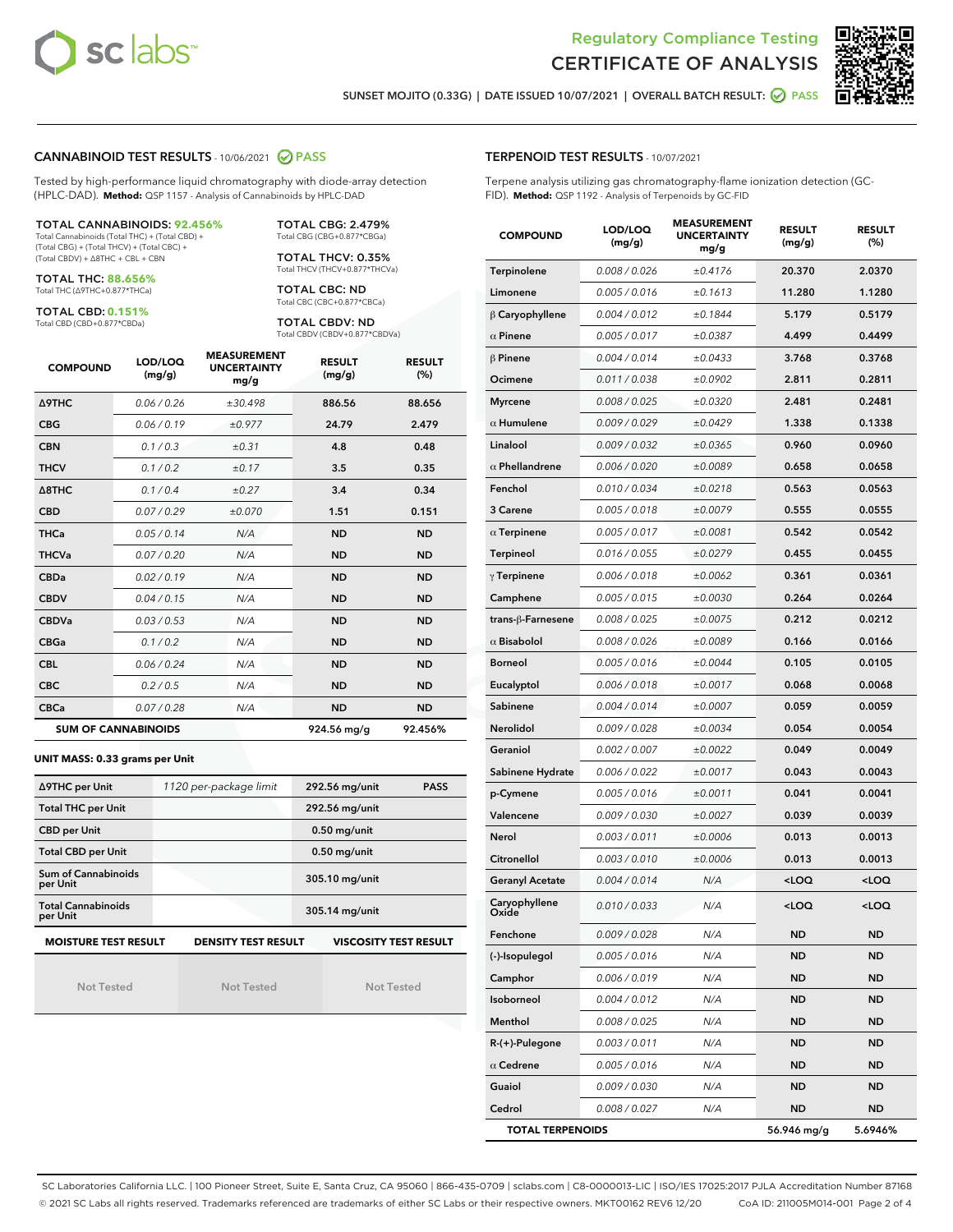



SUNSET MOJITO (0.33G) | DATE ISSUED 10/07/2021 | OVERALL BATCH RESULT: @ PASS

#### CATEGORY 1 PESTICIDE TEST RESULTS - 10/07/2021 @ PASS

Pesticide and plant growth regulator analysis utilizing high-performance liquid chromatography-mass spectrometry (HPLC-MS) or gas chromatography-mass spectrometry (GC-MS). \*GC-MS utilized where indicated. **Method:** QSP 1212 - Analysis of Pesticides and Mycotoxins by LC-MS or QSP 1213 - Analysis of Pesticides by GC-MS

| <b>COMPOUND</b>             | LOD/LOQ<br>$(\mu g/g)$ | <b>ACTION</b><br><b>LIMIT</b><br>$(\mu q/q)$ | <b>MEASUREMENT</b><br><b>UNCERTAINTY</b><br>$\mu$ g/g | <b>RESULT</b><br>$(\mu g/g)$ | <b>RESULT</b> |
|-----------------------------|------------------------|----------------------------------------------|-------------------------------------------------------|------------------------------|---------------|
| Aldicarb                    | 0.03 / 0.08            | $\ge$ LOD                                    | N/A                                                   | <b>ND</b>                    | <b>PASS</b>   |
| Carbofuran                  | 0.02 / 0.05            | $\ge$ LOD                                    | N/A                                                   | <b>ND</b>                    | <b>PASS</b>   |
| Chlordane*                  | 0.03 / 0.08            | $\ge$ LOD                                    | N/A                                                   | <b>ND</b>                    | <b>PASS</b>   |
| Chlorfenapyr*               | 0.03/0.10              | $\ge$ LOD                                    | N/A                                                   | <b>ND</b>                    | <b>PASS</b>   |
| Chlorpyrifos                | 0.02 / 0.06            | $\ge$ LOD                                    | N/A                                                   | <b>ND</b>                    | <b>PASS</b>   |
| Coumaphos                   | 0.02 / 0.07            | $\ge$ LOD                                    | N/A                                                   | <b>ND</b>                    | <b>PASS</b>   |
| Daminozide                  | 0.02 / 0.07            | $\ge$ LOD                                    | N/A                                                   | <b>ND</b>                    | <b>PASS</b>   |
| <b>DDVP</b><br>(Dichlorvos) | 0.03/0.09              | $>$ LOD                                      | N/A                                                   | <b>ND</b>                    | <b>PASS</b>   |
| Dimethoate                  | 0.03 / 0.08            | $\ge$ LOD                                    | N/A                                                   | <b>ND</b>                    | <b>PASS</b>   |
| Ethoprop(hos)               | 0.03/0.10              | $\ge$ LOD                                    | N/A                                                   | <b>ND</b>                    | <b>PASS</b>   |
| Etofenprox                  | 0.02/0.06              | $>$ LOD                                      | N/A                                                   | <b>ND</b>                    | <b>PASS</b>   |
| Fenoxycarb                  | 0.03 / 0.08            | $\ge$ LOD                                    | N/A                                                   | <b>ND</b>                    | <b>PASS</b>   |
| Fipronil                    | 0.03/0.08              | $>$ LOD                                      | N/A                                                   | <b>ND</b>                    | <b>PASS</b>   |
| Imazalil                    | 0.02 / 0.06            | $\ge$ LOD                                    | N/A                                                   | <b>ND</b>                    | <b>PASS</b>   |
| Methiocarb                  | 0.02 / 0.07            | $\ge$ LOD                                    | N/A                                                   | <b>ND</b>                    | <b>PASS</b>   |
| Methyl<br>parathion         | 0.03/0.10              | $>$ LOD                                      | N/A                                                   | <b>ND</b>                    | <b>PASS</b>   |
| <b>Mevinphos</b>            | 0.03/0.09              | $>$ LOD                                      | N/A                                                   | <b>ND</b>                    | <b>PASS</b>   |
| Paclobutrazol               | 0.02 / 0.05            | $\ge$ LOD                                    | N/A                                                   | <b>ND</b>                    | <b>PASS</b>   |
| Propoxur                    | 0.03 / 0.09            | $\ge$ LOD                                    | N/A                                                   | <b>ND</b>                    | <b>PASS</b>   |
| Spiroxamine                 | 0.03 / 0.08            | $\ge$ LOD                                    | N/A                                                   | <b>ND</b>                    | <b>PASS</b>   |
| Thiacloprid                 | 0.03/0.10              | $\ge$ LOD                                    | N/A                                                   | <b>ND</b>                    | <b>PASS</b>   |
|                             |                        |                                              |                                                       |                              |               |

#### CATEGORY 2 PESTICIDE TEST RESULTS - 10/07/2021 @ PASS

| <b>COMPOUND</b>          | LOD/LOO<br>$(\mu g/g)$ | <b>ACTION</b><br>LIMIT<br>$(\mu g/g)$ | <b>MEASUREMENT</b><br><b>UNCERTAINTY</b><br>$\mu$ g/g | <b>RESULT</b><br>$(\mu g/g)$ | <b>RESULT</b> |
|--------------------------|------------------------|---------------------------------------|-------------------------------------------------------|------------------------------|---------------|
| Abamectin                | 0.03/0.10              | 0.1                                   | N/A                                                   | <b>ND</b>                    | <b>PASS</b>   |
| Acephate                 | 0.02/0.07              | 0.1                                   | N/A                                                   | <b>ND</b>                    | <b>PASS</b>   |
| Acequinocyl              | 0.02/0.07              | 0.1                                   | N/A                                                   | <b>ND</b>                    | <b>PASS</b>   |
| Acetamiprid              | 0.02/0.05              | 0.1                                   | N/A                                                   | <b>ND</b>                    | <b>PASS</b>   |
| Azoxystrobin             | 0.02/0.07              | 0.1                                   | N/A                                                   | <b>ND</b>                    | <b>PASS</b>   |
| <b>Bifenazate</b>        | 0.01/0.04              | 0.1                                   | N/A                                                   | <b>ND</b>                    | <b>PASS</b>   |
| <b>Bifenthrin</b>        | 0.02 / 0.05            | 3                                     | N/A                                                   | <b>ND</b>                    | <b>PASS</b>   |
| <b>Boscalid</b>          | 0.03/0.09              | 0.1                                   | N/A                                                   | <b>ND</b>                    | <b>PASS</b>   |
| Captan                   | 0.19/0.57              | 0.7                                   | N/A                                                   | <b>ND</b>                    | <b>PASS</b>   |
| Carbaryl                 | 0.02/0.06              | 0.5                                   | N/A                                                   | <b>ND</b>                    | <b>PASS</b>   |
| Chlorantranilip-<br>role | 0.04/0.12              | 10                                    | N/A                                                   | <b>ND</b>                    | <b>PASS</b>   |
| Clofentezine             | 0.03/0.09              | 0.1                                   | N/A                                                   | <b>ND</b>                    | <b>PASS</b>   |

#### CATEGORY 2 PESTICIDE TEST RESULTS - 10/07/2021 continued

| <b>COMPOUND</b>               | LOD/LOQ<br>(µg/g) | <b>ACTION</b><br><b>LIMIT</b><br>(µg/g) | <b>MEASUREMENT</b><br><b>UNCERTAINTY</b><br>µg/g | <b>RESULT</b><br>(µg/g) | <b>RESULT</b> |
|-------------------------------|-------------------|-----------------------------------------|--------------------------------------------------|-------------------------|---------------|
| Cyfluthrin                    | 0.12 / 0.38       | $\overline{c}$                          | N/A                                              | <b>ND</b>               | <b>PASS</b>   |
| Cypermethrin                  | 0.11 / 0.32       | 1                                       | N/A                                              | <b>ND</b>               | <b>PASS</b>   |
| Diazinon                      | 0.02 / 0.05       | 0.1                                     | N/A                                              | <b>ND</b>               | <b>PASS</b>   |
| Dimethomorph                  | 0.03 / 0.09       | 2                                       | N/A                                              | ND                      | <b>PASS</b>   |
| Etoxazole                     | 0.02 / 0.06       | 0.1                                     | N/A                                              | <b>ND</b>               | <b>PASS</b>   |
| Fenhexamid                    | 0.03 / 0.09       | 0.1                                     | N/A                                              | ND                      | <b>PASS</b>   |
| Fenpyroximate                 | 0.02 / 0.06       | 0.1                                     | N/A                                              | <b>ND</b>               | <b>PASS</b>   |
| Flonicamid                    | 0.03 / 0.10       | 0.1                                     | N/A                                              | ND                      | <b>PASS</b>   |
| Fludioxonil                   | 0.03 / 0.10       | 0.1                                     | N/A                                              | <b>ND</b>               | <b>PASS</b>   |
| Hexythiazox                   | 0.02 / 0.07       | 0.1                                     | N/A                                              | ND                      | <b>PASS</b>   |
| Imidacloprid                  | 0.04 / 0.11       | 5                                       | N/A                                              | ND                      | <b>PASS</b>   |
| Kresoxim-methyl               | 0.02 / 0.07       | 0.1                                     | N/A                                              | <b>ND</b>               | <b>PASS</b>   |
| <b>Malathion</b>              | 0.03 / 0.09       | 0.5                                     | N/A                                              | ND                      | <b>PASS</b>   |
| Metalaxyl                     | 0.02 / 0.07       | $\overline{c}$                          | N/A                                              | ND                      | <b>PASS</b>   |
| Methomyl                      | 0.03 / 0.10       | 1                                       | N/A                                              | <b>ND</b>               | <b>PASS</b>   |
| Myclobutanil                  | 0.03 / 0.09       | 0.1                                     | N/A                                              | ND                      | <b>PASS</b>   |
| Naled                         | 0.02 / 0.07       | 0.1                                     | N/A                                              | ND                      | <b>PASS</b>   |
| Oxamyl                        | 0.04 / 0.11       | 0.5                                     | N/A                                              | ND                      | <b>PASS</b>   |
| Pentachloronitro-<br>benzene* | 0.03 / 0.09       | 0.1                                     | N/A                                              | ND                      | <b>PASS</b>   |
| Permethrin                    | 0.04 / 0.12       | 0.5                                     | N/A                                              | <b>ND</b>               | <b>PASS</b>   |
| Phosmet                       | 0.03/0.10         | 0.1                                     | N/A                                              | ND                      | <b>PASS</b>   |
| Piperonylbu-<br>toxide        | 0.02 / 0.07       | 3                                       | N/A                                              | ND                      | <b>PASS</b>   |
| Prallethrin                   | 0.03 / 0.08       | 0.1                                     | N/A                                              | <b>ND</b>               | <b>PASS</b>   |
| Propiconazole                 | 0.02 / 0.07       | 0.1                                     | N/A                                              | ND                      | <b>PASS</b>   |
| Pyrethrins                    | 0.04 / 0.12       | 0.5                                     | N/A                                              | ND                      | <b>PASS</b>   |
| Pyridaben                     | 0.02 / 0.07       | 0.1                                     | N/A                                              | ND                      | <b>PASS</b>   |
| Spinetoram                    | 0.02 / 0.07       | 0.1                                     | N/A                                              | ND                      | <b>PASS</b>   |
| Spinosad                      | 0.02 / 0.07       | 0.1                                     | N/A                                              | ND                      | <b>PASS</b>   |
| Spiromesifen                  | 0.02 / 0.05       | 0.1                                     | N/A                                              | ND                      | <b>PASS</b>   |
| Spirotetramat                 | 0.02 / 0.06       | 0.1                                     | N/A                                              | ND                      | <b>PASS</b>   |
| Tebuconazole                  | 0.02 / 0.07       | 0.1                                     | N/A                                              | ND                      | <b>PASS</b>   |
| Thiamethoxam                  | 0.03 / 0.10       | 5                                       | N/A                                              | ND                      | <b>PASS</b>   |
| Trifloxystrobin               | 0.03 / 0.08       | 0.1                                     | N/A                                              | <b>ND</b>               | <b>PASS</b>   |

SC Laboratories California LLC. | 100 Pioneer Street, Suite E, Santa Cruz, CA 95060 | 866-435-0709 | sclabs.com | C8-0000013-LIC | ISO/IES 17025:2017 PJLA Accreditation Number 87168 © 2021 SC Labs all rights reserved. Trademarks referenced are trademarks of either SC Labs or their respective owners. MKT00162 REV6 12/20 CoA ID: 211005M014-001 Page 3 of 4